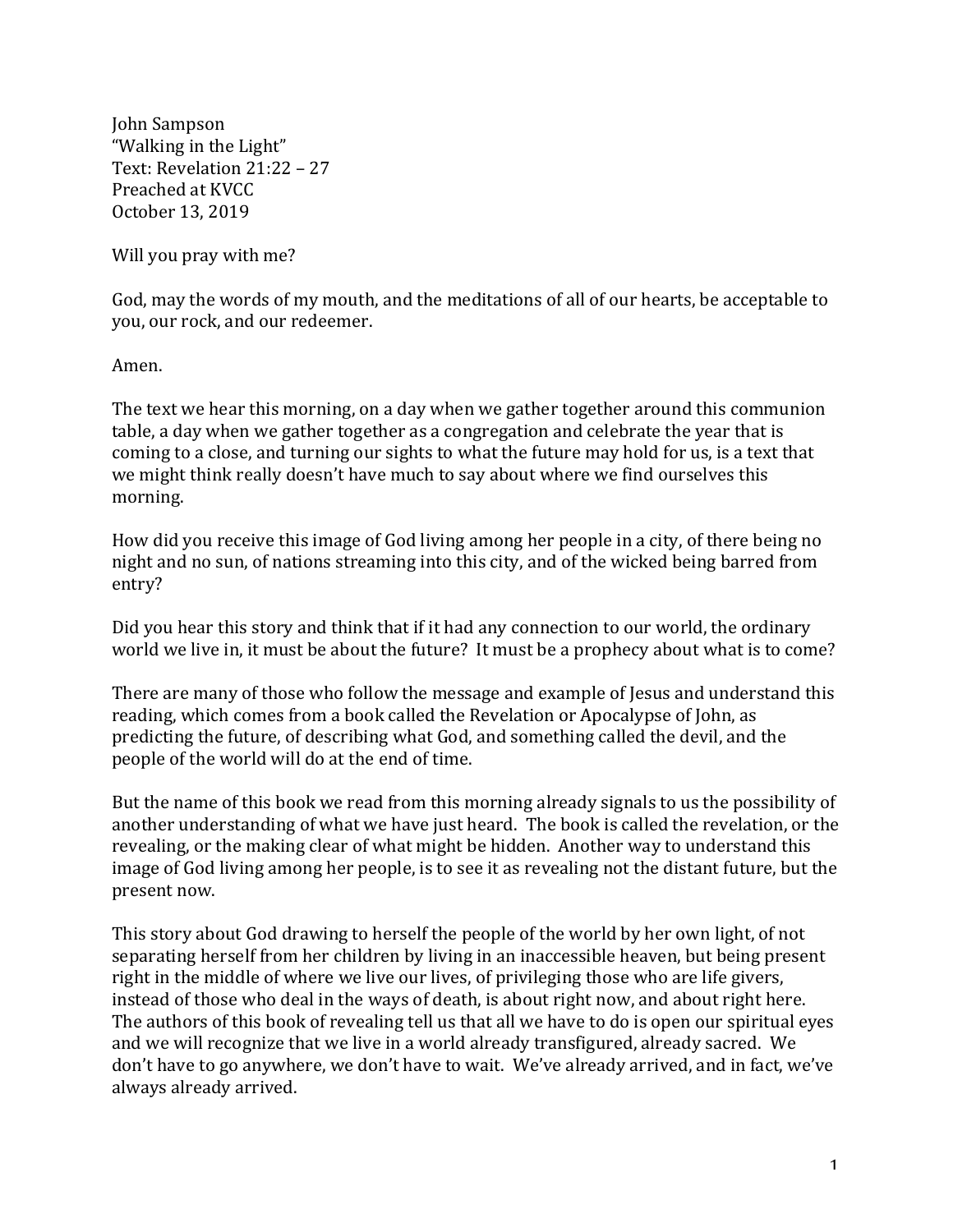And you already know this.

Two weeks ago during worship I invited all who were present to write down on slips of paper what worship means to you. What is this thing we do on Sunday mornings, and at other times throughout our lives? I collected your responses and transcribed them into a Word document and then fed that document into an app that creates something called a word cloud. The word cloud I created from the responses you provided two weeks ago is on the cover of our bulletin.

It provides a visual representation of the words, and concepts, that were most often referred to in your responses. The bigger the word in the word cloud, the more often it was mentioned.

The word that was referred to by most people when you answered what worship meant to you was God, or God's (possessive, not plural). It was mentioned about 45 times, far more than the next grouping of related words. This God, however we define what God is to us, forms the center of what it means to worship; God is the center of why we gather together here on Sunday mornings.

Think about that vision revealed to us in this morning's reading. Right in the middle of the city stands God. Right in the center of our community stands God.

And community is actually one of the next groupings of words that appear in our word cloud. Community, shared, together – these words that describe people coming into relationship with one another are identified 26 times. After being in relationship to God. the sharing of ourselves with one another is the most important part of what worship means to us. And again this truth is reflected in the vision we're given in today's reading. People from all walks of life are streaming into the city, into the community, and creating a place of connection. That's what is happening right here, on a day like today, among people like us. Our reading doesn't tell us about the future; it describes the present.

And we're told that the people who come into this city, centered on God's presence, are bathed in light. This isn't the physical light of the sun and moon; it is the light of spiritual and mindful illumination. Another grouping of words that appear in our word cloud, and describe what worship means to us, has to do with our own illumination. Meaning, learning, being able to reflect upon – this grouping occurs 25 times. We come together in community with one another, and in communion with God, seeking to elevate our lives beyond a simple material enlightenment. It is in a place like this, among people like us, in a spirit-infused activity we call worship, that we search for what it means to be human, what it means to be good, to share a vision of possibility and hope beyond the places in our lives, and in our world, that are broken, to learn how the physics of forgiveness and redemption could actually work in the here and now. We are drawn to worship by light. To phrase it another way, worship is our path towards enlightenment.

What is worship to us?